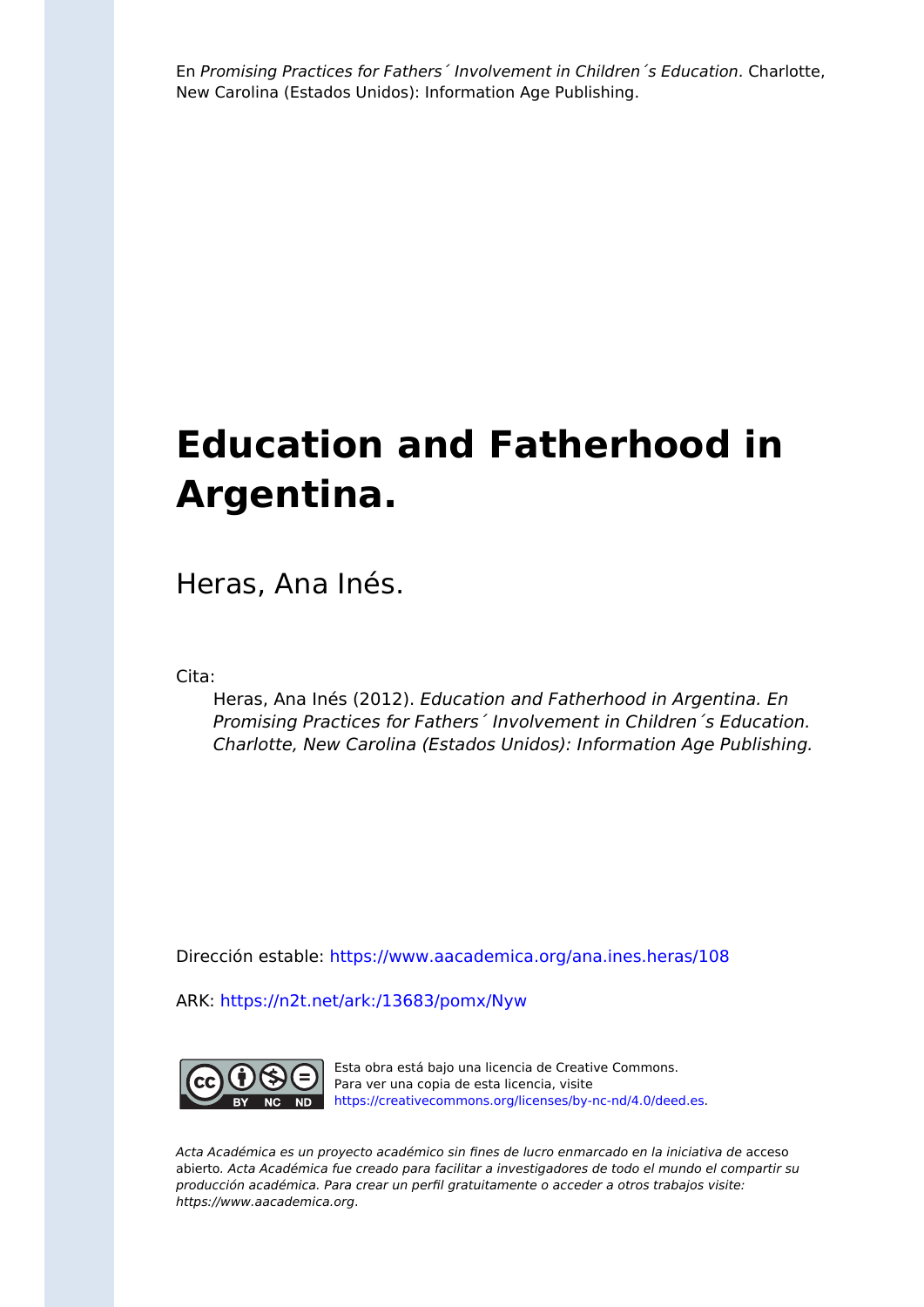# CHAPTER 8

# EDUCATION AND FATHERHOOD IN ARGENTINA

Ana Inés Heras

# PATRIARCHAL AND GENDER-BALANCED PERSPECTIVES IN LATIN AMERICA: A DYNAMIC TENSION

Scholars have documented that Latin American countries have been, and still are, patriarchal societies (Jelin, 2005; Olavarría, 2003; Rivera & Ceciliano, 2004). Jelin (2005), for example, noted that the

father (pater familiae) used to have the right to decide over his family members' lives. It was the father who must be obeyed, and later in life [for married women], the husband. Women were not considered full citizens, nor did they have any legal independence, and they were instead defined as dependent and in need of tutelage and therefore, incapable of conducting public activities on their own (p. 6, author's translation)

In contemporary Argentina, different layers of context shape educational practices and fathers' involvement in their child's education. Historical normative frameworks, face-to-face daily interactions, organization of household chores, and present public policy are among the most important ones. These contexts need to be understood before any educa-

Promising Practices for Fathers' Involvement in Children's Education pp. 131–147

Copyright © 2012 by Information Age Publishing

All rights of reproduction in any form reserved. 131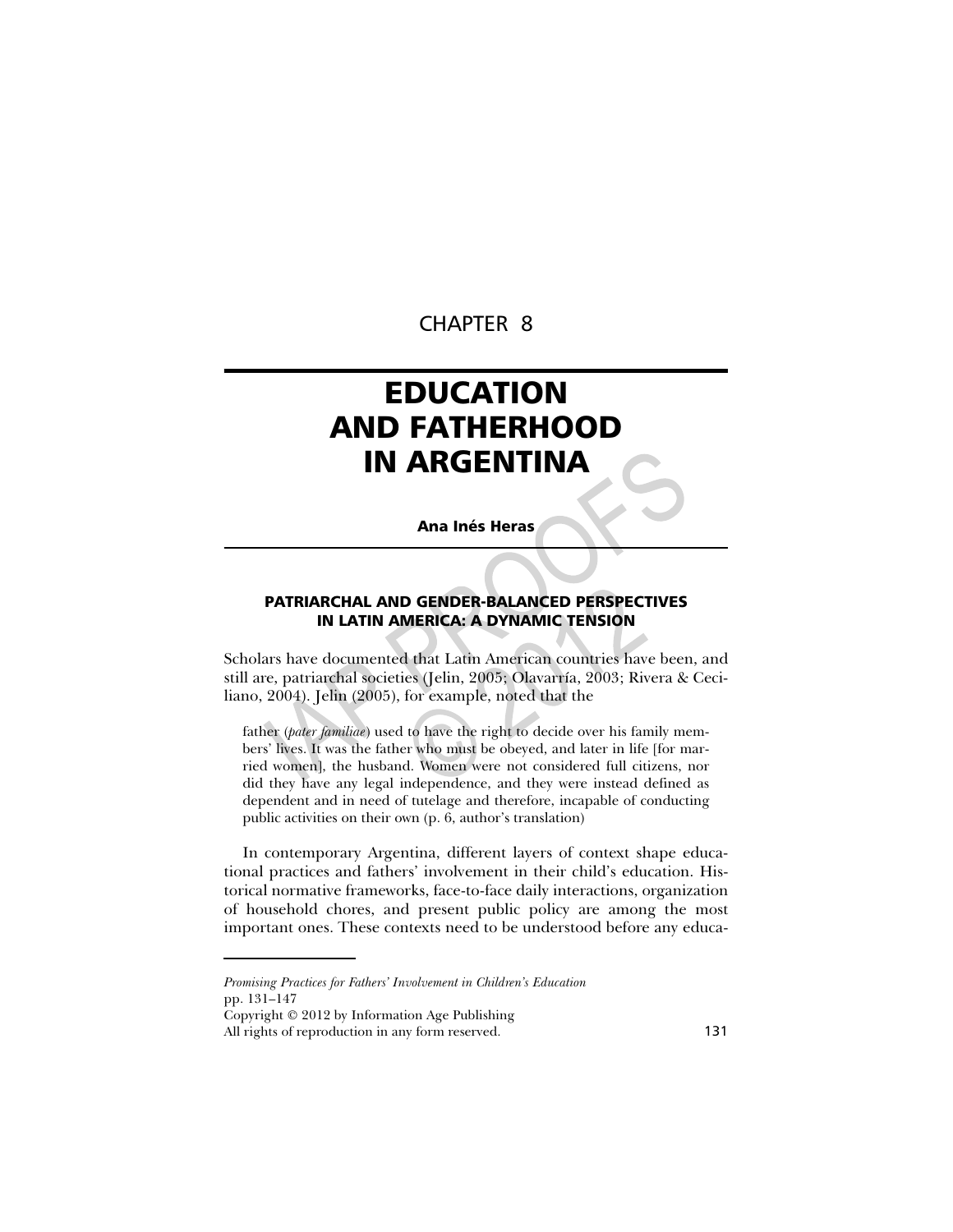tional reform regarding father involvement in education can be implemented. Bogino Larrambebere's (2011) concept of emergent social practices is useful to compare fathers' new behavior with those that have been traditionally or historically accepted ways of doing things. This framework has been selected as a means to comment on recent change in the roles fathers seem willing to undertake.

This chapter will first examine fatherhood as a cultural practice within historically changing contexts by interrogating what kinds of meanings (social discourses, see Angenot, 1999) about male and female relationships have been at stake. Second, a summary of programs and research will identify emergent practices and discourses on fatherhood in present Argentina. Third, the results of two studies<sup>1</sup> will be presented in order to support the claim that fatherhood is a culturally oriented and situated practice that is subject to tension beyond the bounds of its definition. I will conclude by reflecting on the ways in which I see change in the roles of Argentine fathers as dynamic, specifically concerning the responsibilities of fathers in domestic duties, the education of children and gender inequities within the culture.

#### HISTORICAL CONTEXTS OF LATIN AMERICAN FATHERHOOD

Patriarchal practices, beliefs and orientations in Latin America originally related to Catholic norms and expectations (Faur, 2004, 2006; Jelin, 2005), a result of Spain's and Portugal's colonization of the continent. During several centuries (16th to mid 19th), religion and tradition were the normative frames at play. Both provided discretional power to specific groups (Halperin Donghi, 1972, 1980; Widuczynski, 1992). It was during the mid 19th century that civil law gained place in Latin America, and these laws supported differential power relations between the two sexes. Thus, the legal framework as well as customary cultural practices and discourses, continued to support a patriarchal view. A male-oriented, authoritarian perspective, by which nondemocratic practices were accepted, continues as valid today.<sup>2</sup>

While predominant in Latin America, patriarchal ideologies and practices have been contested at different moments. In Argentina, at the time the National State was consolidated circa 1880, several political groups, such as anarchists, socialists and libertarians, openly challenged sexist practices (e.g., they supported both men and women in public political and community participation). Between 1890 and 1930, they publicly expressed their ideas about the capacity of men and women to access money, to work, to become fathers and mothers with equal rights, and to make informed decisions on public matters. In particular, they promoted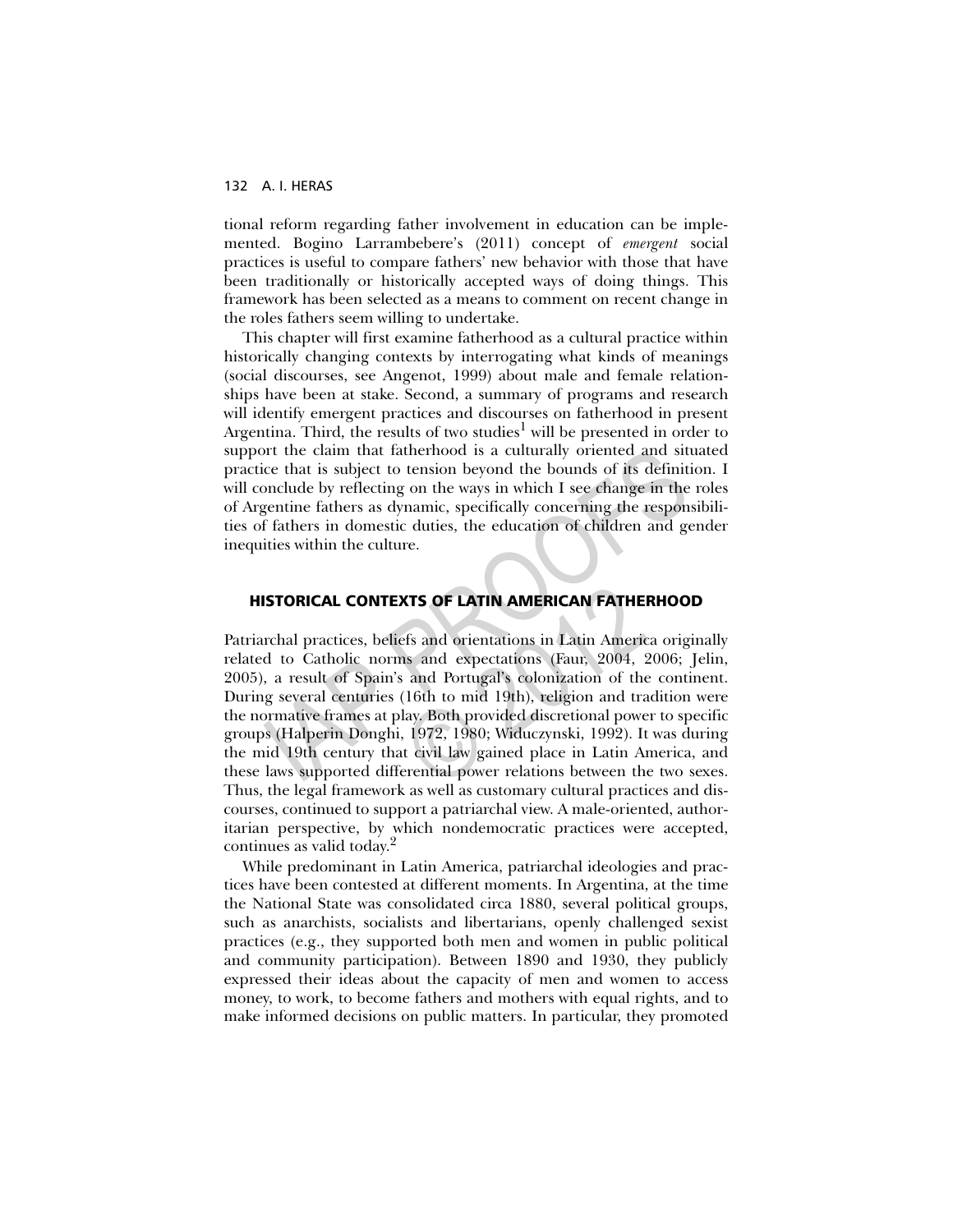different ways of being a family and of conceiving fatherhood and motherhood altogether (Suriano, 2001). These ideas also translated into the ways in which they viewed education, a practice not only restricted to school but to everyday interactions in the family and at the community level. These political groups also defined education as a tool for critically examining and transforming reality, not as a set of norms and values to be uncritically accepted, which defied the dominant discourse at that time. As a stance, this perspective clearly challenged what was accepted at the time.

These groups were active in participating at the community level by supporting alternative educational settings or by participating as members of parent associations in public schools (Carli, 1991). For example, the anarchist political position in Argentina was that the way in which women and men practiced day-to-day, face-to-face interactions was indeed a powerful educational experience for their children, and for that reason, some groups developed communal systems to organize everyday living responsibilities that included childcare, food, and health. Educational historians have identified that educational norms and regulations prescribed between 1880-1930 by the newly created Argentinean State established clearly what parents could or could not do in regard to schools and community-based educational settings. The interpretation they offer is that progressive, nonsexist perspectives were quite influential in Argentina (De Luca, 1991) and that groups in power wanted to limit their effect. As result, these orientations were crudely repressed in 1930 when a military regime took over, labeling them as *revolutionary and foreign*.<sup>3</sup>

During subsequent decades, authoritarian practices and discourses were held as hegemonic. They found their place in state-run official discourse once again. Thus, a traditional patriarchal view about family, parenthood, and what was considered natural for women and men, gained support. Nonetheless, several concurrent processes were at play, such as changes in the economy that included modifications in the work force (e.g., women entered the work force, generated income, and started to examine their role in society more fully). These innovations played an important part in a transformation that took place from 1930-1960 over education, parenting and family, and women's right to vote.

In reviewing the literature that summarizes other Latin American countries, similar patterns emerge (Batres, 2006; Camacho, 2005; Gargallo, 2004) yet it seems that there are some key aspects that distinguish Argentina. Fuller (2007) for example points out that for Argentina in particular, the extended presence of psychoanalysis after 1950 was key in opening up reflection on parenting and on "natural" ways of conceiving woman- and manhood, especially in regard to caretaking family practices, education and the expression of public affection.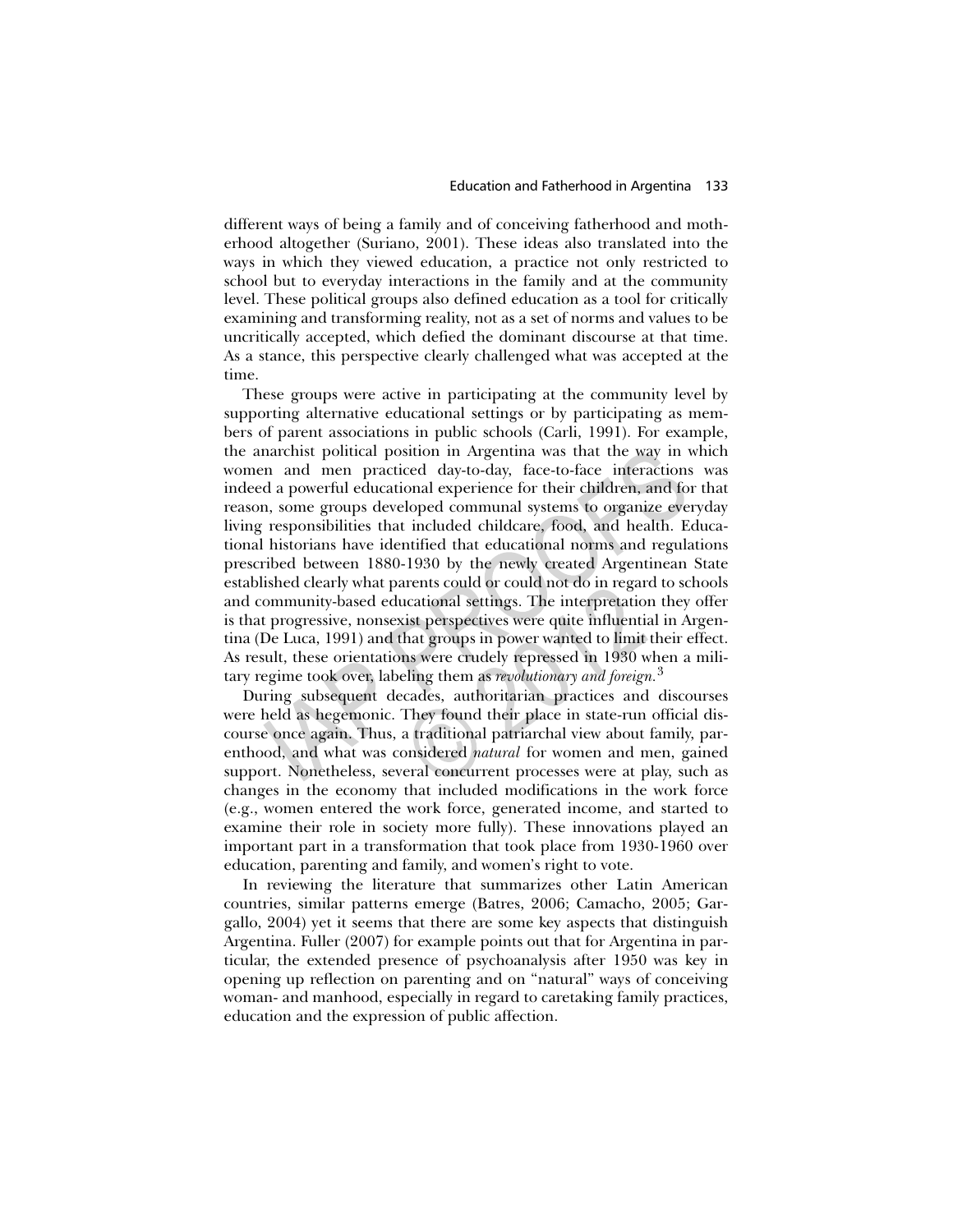Jelin (2005) has pointed out that concurrently there were several international laws, treaties and agreements to which the majority of Latin American countries adhered; these normative frameworks had the value of local law and in turn, challenged patriarchal ideologies. Such was the case for Argentina as well. To be highlighted as seemingly contradictory is the fact that the Argentinean State adhered to the Convention on the Elimination of All Forms of Discrimination against Women even during the military de facto regime (it was adopted in 1979 by the UN General Assembly<sup>4</sup>). Recent changes in public policies<sup>5</sup> (Faur, 2006; Programa Naciones Unidas para el Desarrollo, 2008, 2011), including marriage for people of the same sex (a law passed in July, 2010), provided additional questioning of what counts as parenting (mother and fatherhood) in 21st century Argentina.

As a corollary of what has been presented in this section, I argue that Argentina has historically been a terrain of contested ideological positions toward what counts as fatherhood, what is to be considered natural for women and men, and whether fathers should be involved in daily child-related activities at home or at school.

### EMERGING SOCIAL PATTERNS REGARDING FATHERHOOD

In the last two decades a consistent pattern toward balancing women and men in the public and domestic spheres in Latin America has emerged, a pattern that has played out in favor of the engagement of fathers in their children's education (Bogino Larrambebere, 2011; Olavarría, 2003; Proyecto América Latina Genera, 2007). However, research is scarce documenting what counts as fatherhood and how it relates to day-to-day educational practices. What has been studied mostly focuses on curriculum change at schools in favor of nonsexist education or the participation of men in favor of gender-balanced educational, cultural and policy change at large.

For example, the compilation of recent conference papers will be presented. These research papers were delivered at the historic 2011 Ibero American Conference on Masculinity and Equity: Research and Activism, Barcelona, Spain. The main goals of this conference were: to disseminate research on masculinities being conducted in Spain and Latin America; to analyze and debate public policy regarding the inclusion of men in pursuing gender equity; to establish links between research, practice and intervention through an international Spain-Latin America network; and to make visible public policy that currently is addressing the inclusion of men in the pursuit of gender equity. It is noteworthy that there were no presentations addressing fatherhood and education as a day-to-day,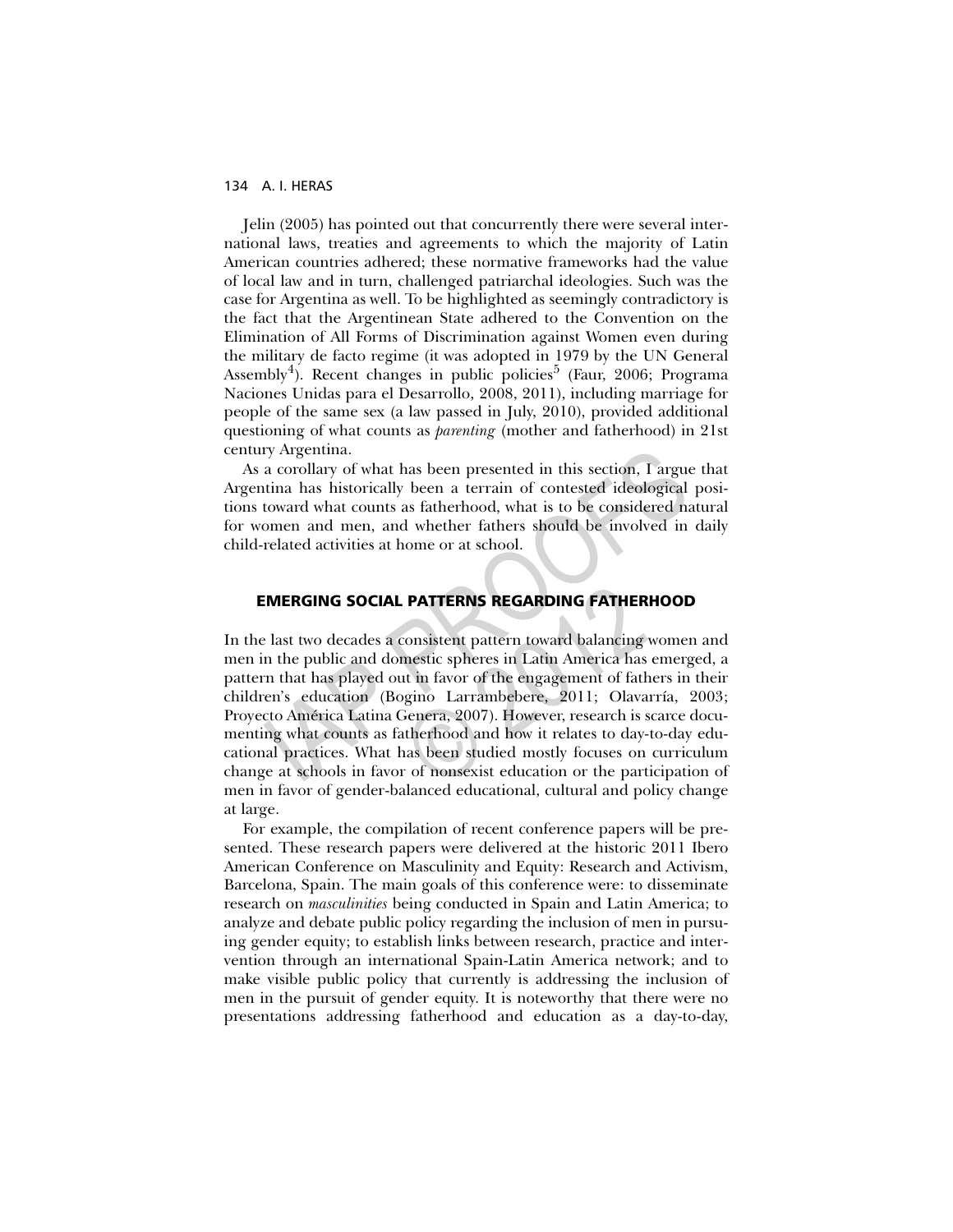interactional practice, or the effects of father involvement in schools. At the same time, however, this topic was indirectly addressed as one of the most important ones in establishing a sustainable agenda for egalitarian gender relations. A close examination of the papers presented shows an identification of emergent perspectives in different social domains (e.g., the work force, the household, education). For example, it is reported that as women have more fully accessed the work force and schooling and have started to gain some independence in Latin America and Spain, intrafamily relations have started to change as the result of the greater presence of the father within the home, school and community. These data constitute indirect evidence of some transformations of fatherhood. Some presentations and papers reported policy changes that allowed men to play a more present role in being fathers, such as legislation that provides men with leaves from work when their children are born. $6$  However, to date, there are no areas of public policy reinforcing the presence of men in schools specifically or favoring a more balanced gendered perspective on domestic responsibilities as an item of policy or of research agendas. Therefore, as a primary conclusion of this review, it becomes evident that is necessary to further discuss what questions may provide a framework to construct research agendas more aligned with documenting the changes that seem to be taking place on multiple levels in Latin America.

# EDUCATIONAL PRACTICES THAT REDEFINE FATHERHOOD IN ARGENTINA

#### Three Contemporary Programs

In this section, I will review three contemporary programs in Argentina that reveal emergent social practices by fathers. These educational experiences occurred during the last two decades. I will also discuss data from two research studies commented below (namely, Exploratory study on the capacity of women and men of diverse socioeconomic groups to access justice as rightful subjects and learning and creativity in self-managed, diverse groups (see Note 1 for some details on these). Both the programs and the studies provide evidence revealing that patriarchal and egalitarian perspectives are still at play in a dynamic and tense relationship. However, specific groups today (e.g., groups autogestionados, self-managed groups) seem to be breaking ground in egalitarian ways of conceiving parenthood. This trend seems to be influencing the ways in which fathers see themselves and act toward their children's education. These preliminary findings may indicate that specific groups are creating dramatically different notions of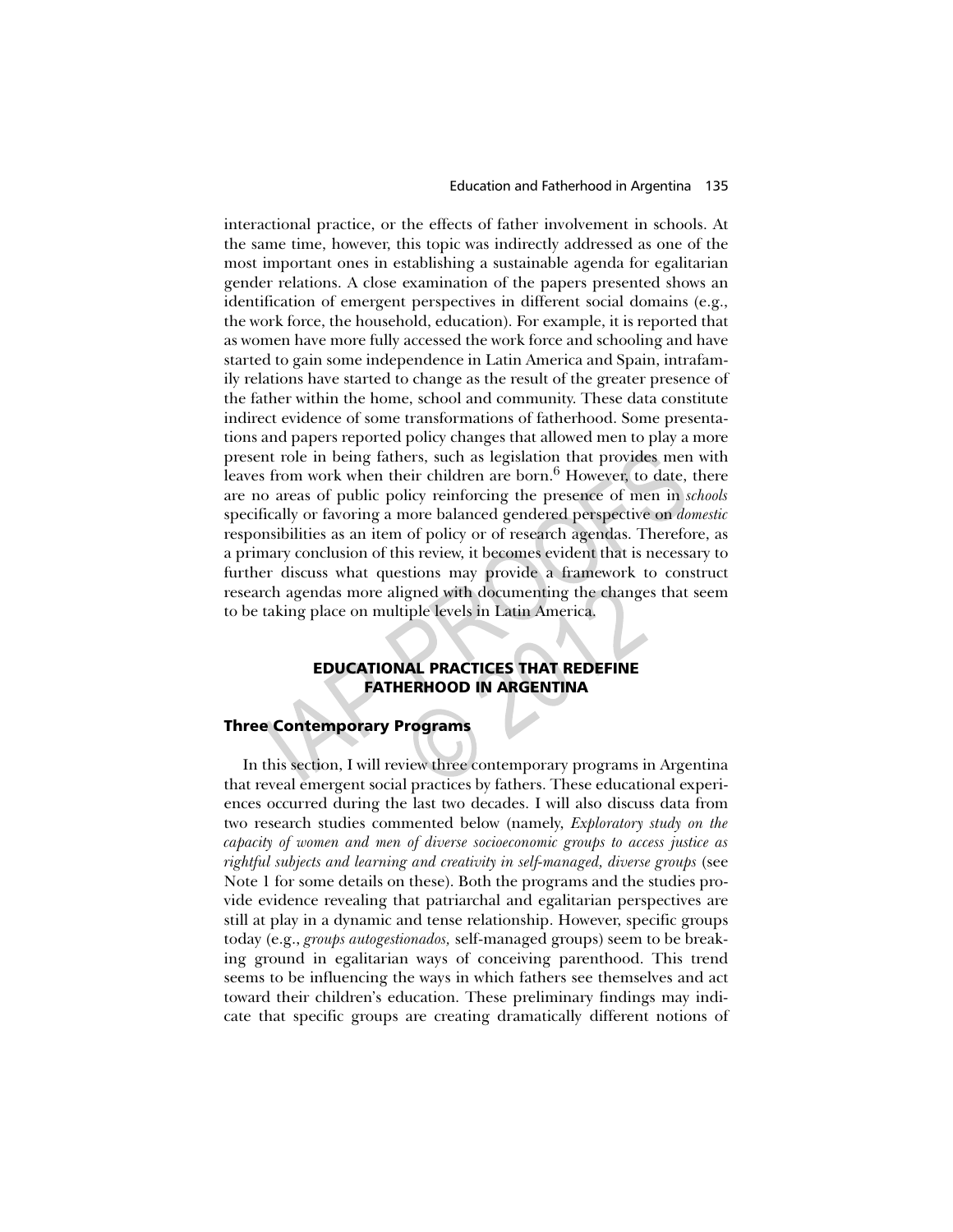family and thus, of fatherhood, which needs to be interpreted as a political decision (Arendt, 1997).

## Educational Rural Centers<sup>7</sup>

 These educational centers were established in 1988 in the Province of Buenos Aires, in rural areas of the Argentinean Pampas. Their mission was to provide good quality education for all rural families, for whom accessing middle- and high-school quality education was a challenge. These schools are comanaged between the state and the families of each local community where the schools are located. They constitute a unique educational context for rural families as a whole, since it is not only the students who access education, but adults do so as well by participating in school management. In these schools, the pedagogical authority is the principal, yet s/he works collaboratively with adults representing families at each local family association. It is fathers and mothers who participate in these family associations; thus the experience provides first-hand involvement for parents who want to make decisions over their children's education. Research on these educational centers (e.g., Ferraris & Baccalini, 2001; Heras & Burin, 2002) has shown that it is their unique pedagogical and management strategies that provide opportunities for developing participatory frameworks that simultaneously address students and their families. These schools provide learning opportunities where teachers, principals, local workers, families, and local institutions integrate educational councils. As a public and state funded educational strategy, it has been innovative; the fact that the number of schools under this policy grew from 10 (in 1988) to 34 (in 2011) seems to show a consistent pattern toward a sustainable project. Even though father involvement in education was not specifically studied at these educational centers, some indirect results suggest that it provides an atmosphere of democratic family-teacher-student-community involvement, which allows greater father participation.

#### Mothers and Fathers as Caregivers

This was an initiative taken up by the National Ministry of Health during the 1990s, and initially, it involved only women. It was designed as a state-supported program to establish a structure by which caregiving services were provided for families who lacked the economic resources to hire caretaking services for their children, a practice commonly held in Argentinean middle-class families. While this program was discontinued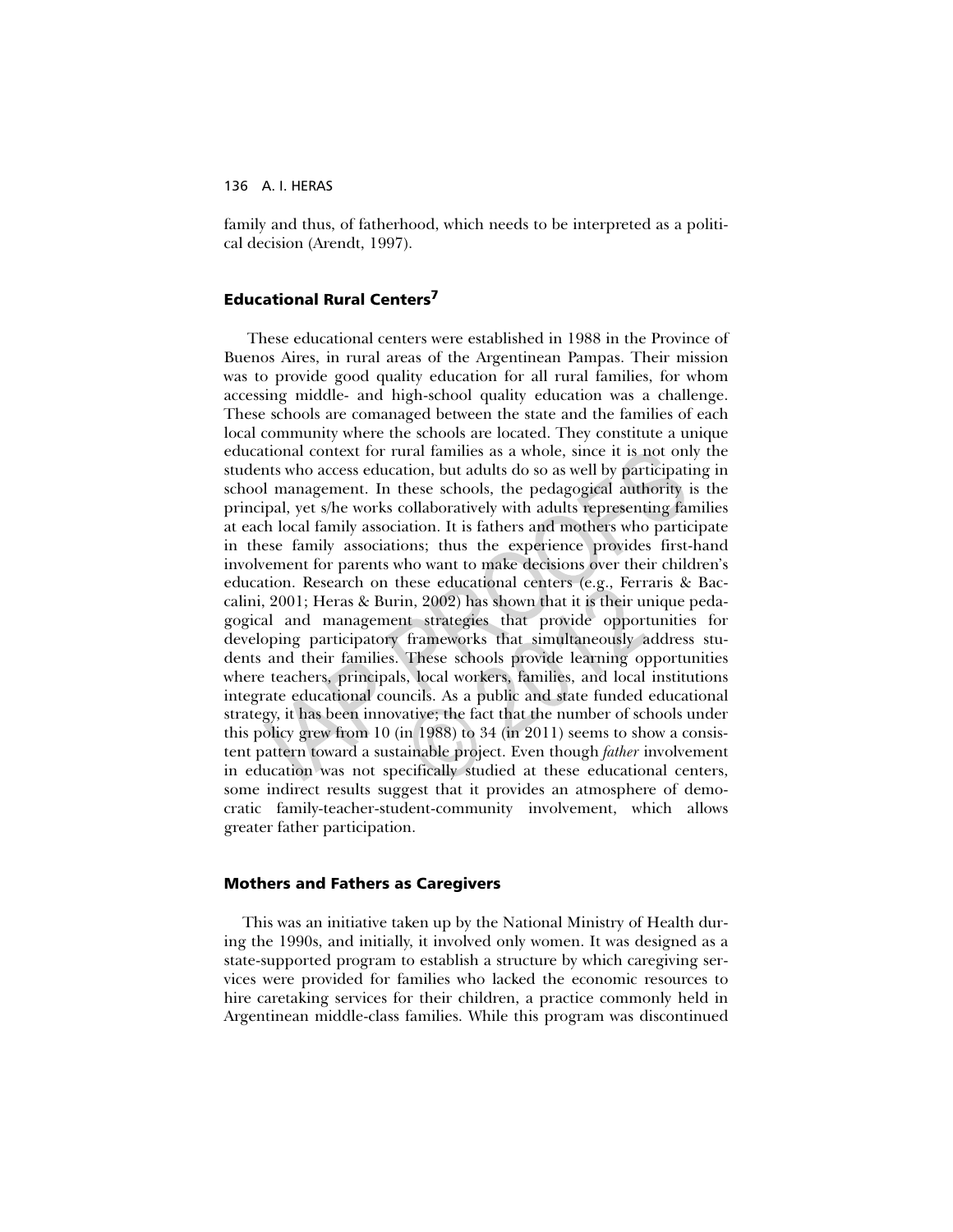in 2001, it provided a model for other caretaking public services in designing new lines of public policy. What was distinctive about this program was that when it was implemented, it was only geared toward women's participation. However, male community participants asked to be a part of it, suggesting that the program would be better implemented if they could act as caregivers, equal to women. The National Ministry of Health agreed to this request and the program included men, and therefore, it changed its name from Mothers as Caregivers to Fathers and Mothers as Caregivers. Given that this program was implemented from 1997 to 2000, it could be considered groundbreaking, since at the time, there were no other state-funded lines of work that included men in similar roles. No research or program evaluation was conducted, so the results of its actions remain unexplored.

# Families in Support of State-Funded Public Schools (Buenos Aires)

This is a self-organized group of families who send their children to state, public-funded schools in the city of Buenos Aires. The group was funded in 2009 when the city government implemented changes in public policy that were detrimental to state-funded schools. For example, state-funded schools suffered severe budget cuts, while private schools had their state-funded resources increased. Additionally, the government decided to close state-funded teacher-education programs for continuing teacher education. A group of families decided to participate by demanding changes in the orientation of public policy and government accountability with the goal of quality state-funded education for all. Since its foundation, it has been observed that mothers as well as fathers have participated and continue to participate (see Heras Monner Sans, 2012a, for an analysis of families' agency toward meaningful educational policy). Since this is a group directly involved with schooling processes, K-12, it is important to highlight efforts to create genderbalanced participation because typically at these school levels, it is mothers who participate.

In addition to the three programs reviewed in the prior sections, I conducted an exploratory study and present a summary of the results on the capacity of women and men of diverse socioeconomic groups to access justice as rightful subjects (Heras Monner Sans, 2010), and on a study currently being conducted on learning and creativity in self-managed, diverse groups in which self-managed groups learn about how to do their work (Heras Monner Sans, 2012b).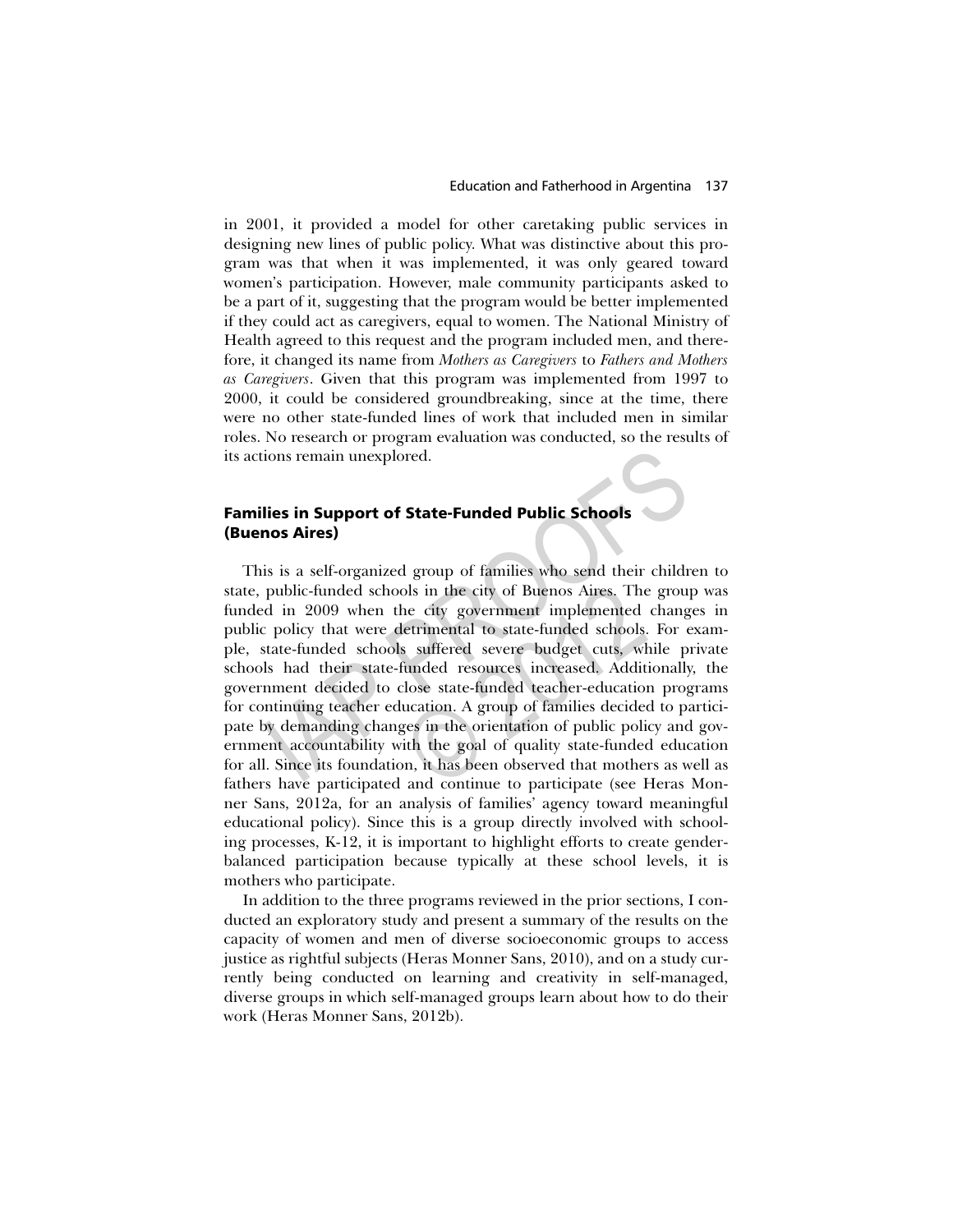#### Fatherhood and Gender Relations: Emergent Patterns

 The focus of the first study was on gender relationships in different geographical areas of Argentina. For this study, people of different socioeconomic strata were interviewed.8 Results seem to indicate that while a patriarchal perspective is still very strong, an egalitarian tendency is emerging. For example:

Sometimes, my wife travels for work and I am the one who takes care of my kids for 1 or 2 weeks. Some people comment when they see me around, for example, "oh, you're baby sitting today" and I respond (bluntly) that I am not sitting but performing my role, (which is) being a father. It seems as if people think that, as a man, I am not supposed to take care of my sons. (Father of two children, professional entrepreneur )

The quote above illustrates the belief, still very much instilled in Argentina, that when a man is taking care of his children, he is replacing momentarily the one who is the real caregiver, namely, the mother (and other female family members).

This person adds:

A while ago, my wife practiced sports, she was a soccer player, and we used to participate in regular community meetings (for neighborhood matters). The meetings were scheduled on a different weekday at one point and my wife stopped participating because the meetings conflicted with her soccer practice day. People started asking and making negative comments such as "what, is she playing soccer and you are washing dishes at home?" In the context of increasingly negative comments, we decided to make a flyer with pictures of me washing dishes and my wife in her soccer practice outfit. The caption read: "all of us can do it! Women, it is fun to practice sports! Men, it is great to wash dishes or do chores at home! Movement For Gender Equity." We distributed the flyer via email and it was provocative to see the reactions.

From his experience, many individuals do not easily tolerate that women and men have an equal right to sports and recreation, and thus other persons' reactions toward his flyer with the pictures. His final reflections point to the fact that, even though some changes are at play, these changes are not sufficient in terms of gender balance. As noted from the following, the accepted societal changes do not seem to cover all areas of domestic chores and responsibilities:

At the same time, I think it is true that more and more men take care of domestic chores or play a role as a father different than how it used to be. Some of them even see cooking as a viable activity, perhaps, in part,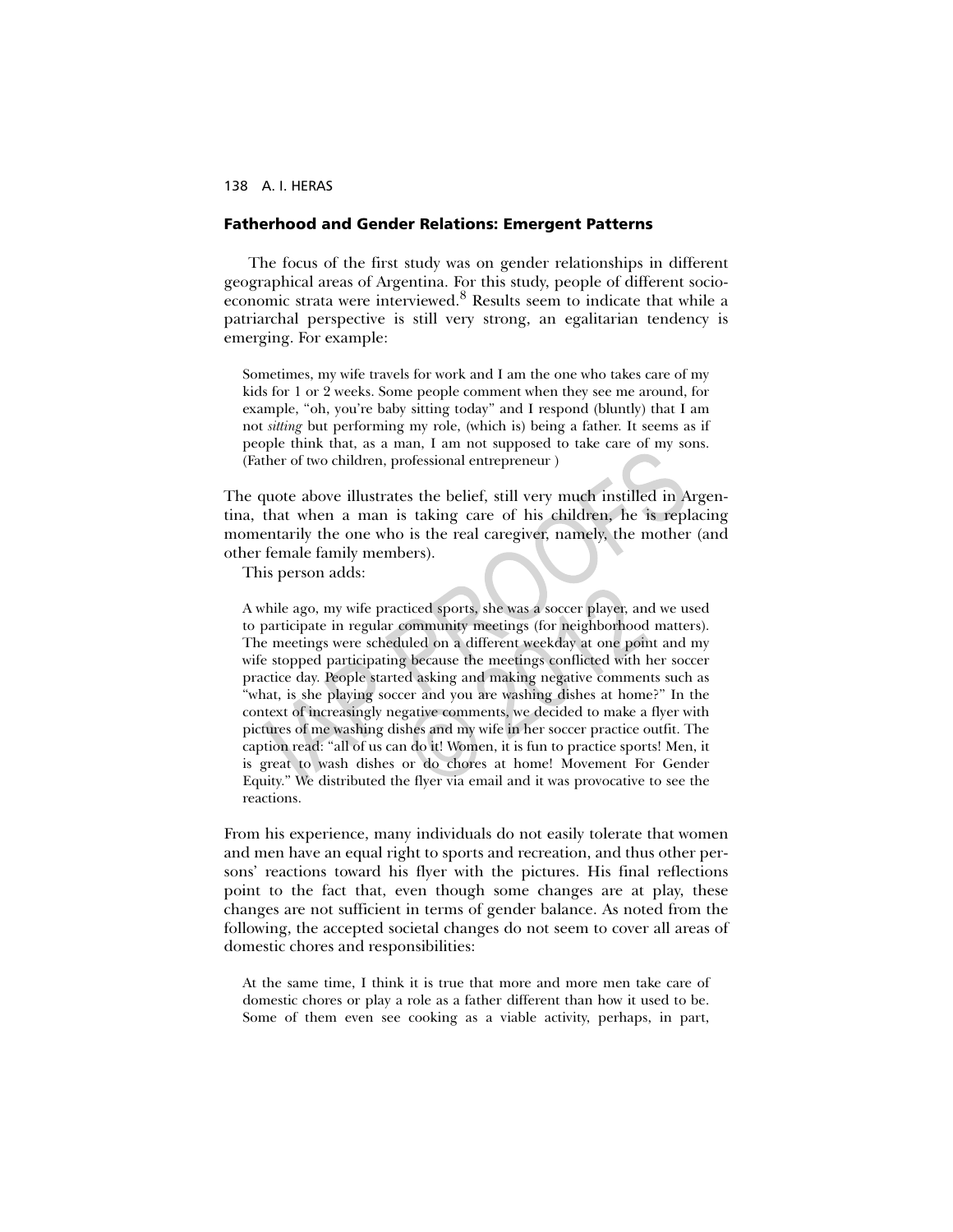inspired by a burgeoning gourmet trend here in Argentina. I find it more difficult to consider that things would change to the extent that men would start doing all the work implied in care taking, such as washing, ironing, cleaning, mending clothes and the like. (Father)

Other testimonies showed that for women to reconcile work in the public sphere (e.g., if they run and win office at the House of Representatives) with what is still expected from women at home is almost impossible:

It is a very hard sacrifice to have run for the House since the interpersonal relationships in the family have changed very much and it has not been easy for me to adapt, as a woman. I have managed to organize the domestic chores differently, but my relationship with my husband and kids has been strained. This happened in spite of us agreeing that it would be good for me to run for office, and we were all very happy when I got in. It is accepted by society that men can be out of the house, and that house chores or family chores are not their responsibility; it is not the same with women. Motherhood is based on the whole idea that we'll be at home, or taking responsibility for domestic chores and family relationships. Fatherhood is not based on the same assumption. (Woman, mother of two children, elected for the House of Representatives of the City of Buenos Aires)

Our study highlighted several different day-to-day strategies that women and men are using to support change in regard to sharing more fully what it takes to support their households in egalitarian ways (where both act as caregivers and as providers as well). However, these strategies seem to be contradictory since they show that women still cannot rely on their partners in the same way as perhaps their partners are relying on them. One of the strategies we identified was that women made detailed lists for men:

Because of my work schedule, I sometimes stay out of the house for very many hours, so I worry and make "What To Do Lists," very detailed, and stick them on the fridge. If I don't do it, my husband does not remember what to do and when, every step of the way. For example, when they come home after school, there are several things to pay attention to, such as homework, or whether there are any communications from school to respond to.… And even if I do make the list, it may be the case that still he does not read it all or does not pay enough attention to the details. It seems as if it is not part of fatherhood. (Mother of two children, working professional woman)

Thus, it seems, a research agenda that wants to specifically understand the changes currently taking place should look carefully at microinteractions because interview data is revealing that it is in these contexts where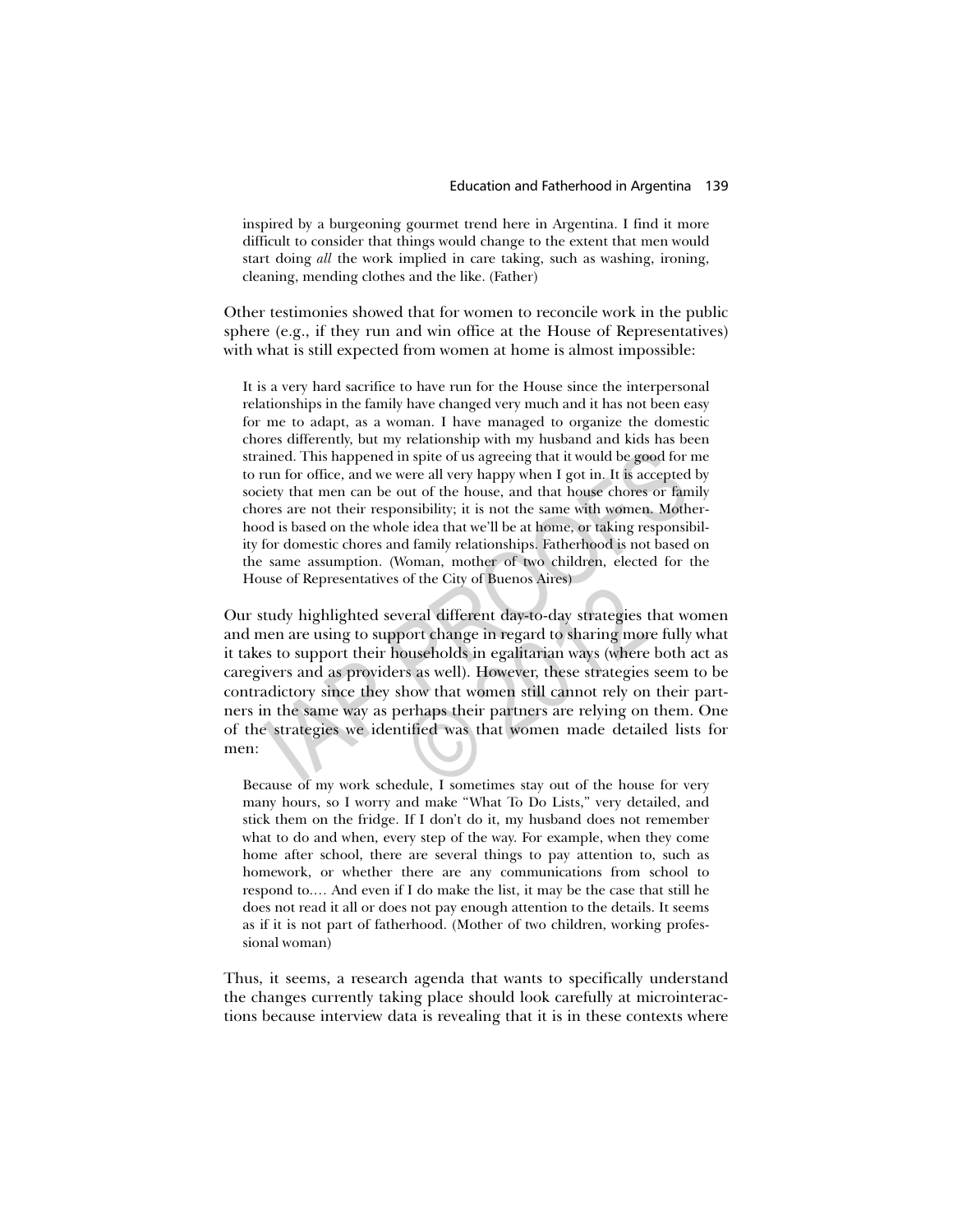gender balance is negotiated, enacted and (potentially) challenged and/or transformed.

#### Summarizing Results From Self-Managed Groups

I am currently conducting a study called "learning and creativity in self-managed, diverse groups" on the ways in which several self-managed (autogestionados) groups learn about how to do their work. Even though our study is not focusing on families or fatherhood,<sup>9</sup> we have once and again found indirect evidence that is pointing to the creative ways in which these groups, as collective endeavors, are questioning traditional gender relationships and presenting opportunities for men to be present as fathers in their children's day-to-day education.

The practices more commonly observed and reported also in interviews are:

- Extending a leave or permission for a leave when a child is born in their family. A member of a cooperative of workers stated in an interview: "Our cooperative has decided to provide men with a paternity leave of 30 days when a baby is born in the family."
- Providing equal opportunities for both men and women to take care of their family members for health and educational reasons. According to interview data, this is because "(our cooperative) puts male and female figures both as role models, in equal rights, and therefore supports concrete organizational structures to allow that both can take care of domestic, day-to-day chores."
- Allowing children to accompany their fathers to work, if it is necessary, and designing on-site, spontaneous caretaking activities, when needed.
- Making agreements and revising them when necessary about workschedule, hours at work, or on-site/out-of-site work activities (a more flexible approach toward work responsibilities which are redistributed among coworkers and coassociates, since in these collective self-managed groups all participants share the same associate, cooperative status).
- Discussing gender relationships openly, identifying patterns which urgently need to be changed, such as violence against women or children. Interview data surfaces statements such as:

We are trying to have our sons and daughters see that males can do work at home as well as outside (the household), and thus we are educating the young in seeing concretely that if both men and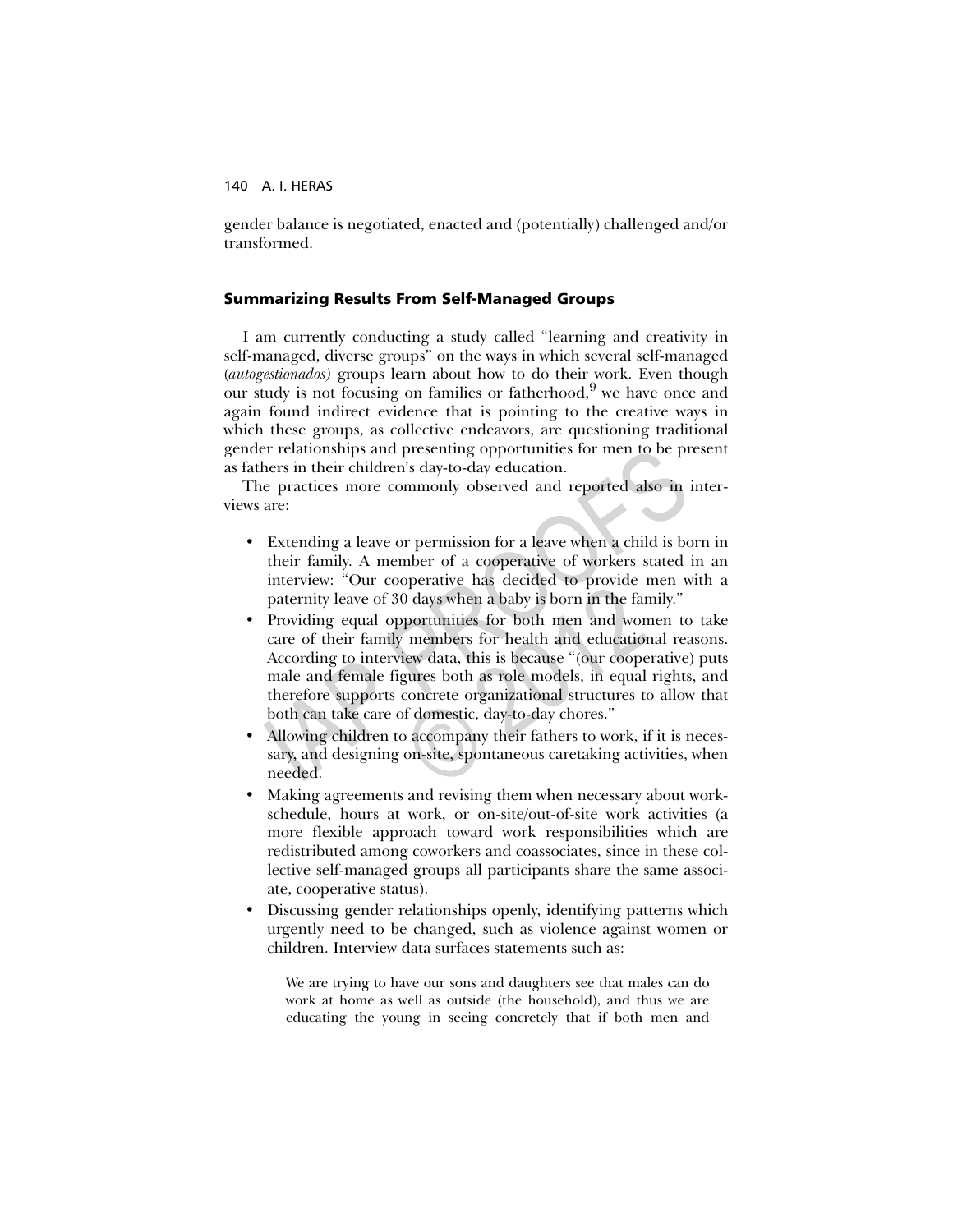women are equal in this way, sexist ideologies that support the idea that there are certain chores only for women can be overturned.

• Designing and implementing workshops on themes related to gender relationships, policies and politics, as a way to deepen participants' understanding on the ways the larger context is influencing their views and actions. For example, women who participate as workers in a cooperative also voluntarily participate in conducting Gender Relationships Workshops. They also document the local changes (at the community level) of these actions. They have participated in 2010 and 2011 in National Women's Conferences, showing the day-to-day results of their work. They are finding two concrete changes to be very important: (1) the decrease of domestic violence against women and children; (2) the acknowledgement by men that women also may have free time to conduct cultural, artistic or sports-related activities.<sup>10</sup>

To date there is no study that has specifically addressed father involvement in education for participants in these kinds of self-managed programs.

# **SUMMARY**

As I have shown in prior sections of this chapter, there is no doubt that more open discussion and interrogation of maleness and fatherhood in the public sphere is taking place currently in Argentina and in Latin America. Some examples in Latin America include research on what counts as responsible fatherhood in Central America (Proyecto América Latina Genera for example), and designing state funded programs that acknowledge the value of providing opportunities for women and men to equally participate in caregiving programs designed for children whose families need help in accessing child-care in Argentina. Also, laws have emerged acknowledging different family styles and public policies supporting the presence of fathers at birth (during labor and in the first four weeks of the baby). Castro García and Pazos Morán (2011) have stated that, like other cultural changes, transformations regarding equal gender rights should be a public policy matter, open for discussion and supported by state laws, funding and media discourse. These changes should include providing opportunities to publicly discuss a totally different framework concerning who takes care of children or the elderly in families, why and how (Equipo Latinoamericano de Justicia y Género, 2011; Seiz, 2011). Since 2005, an initiative called Equal and Non Transferrable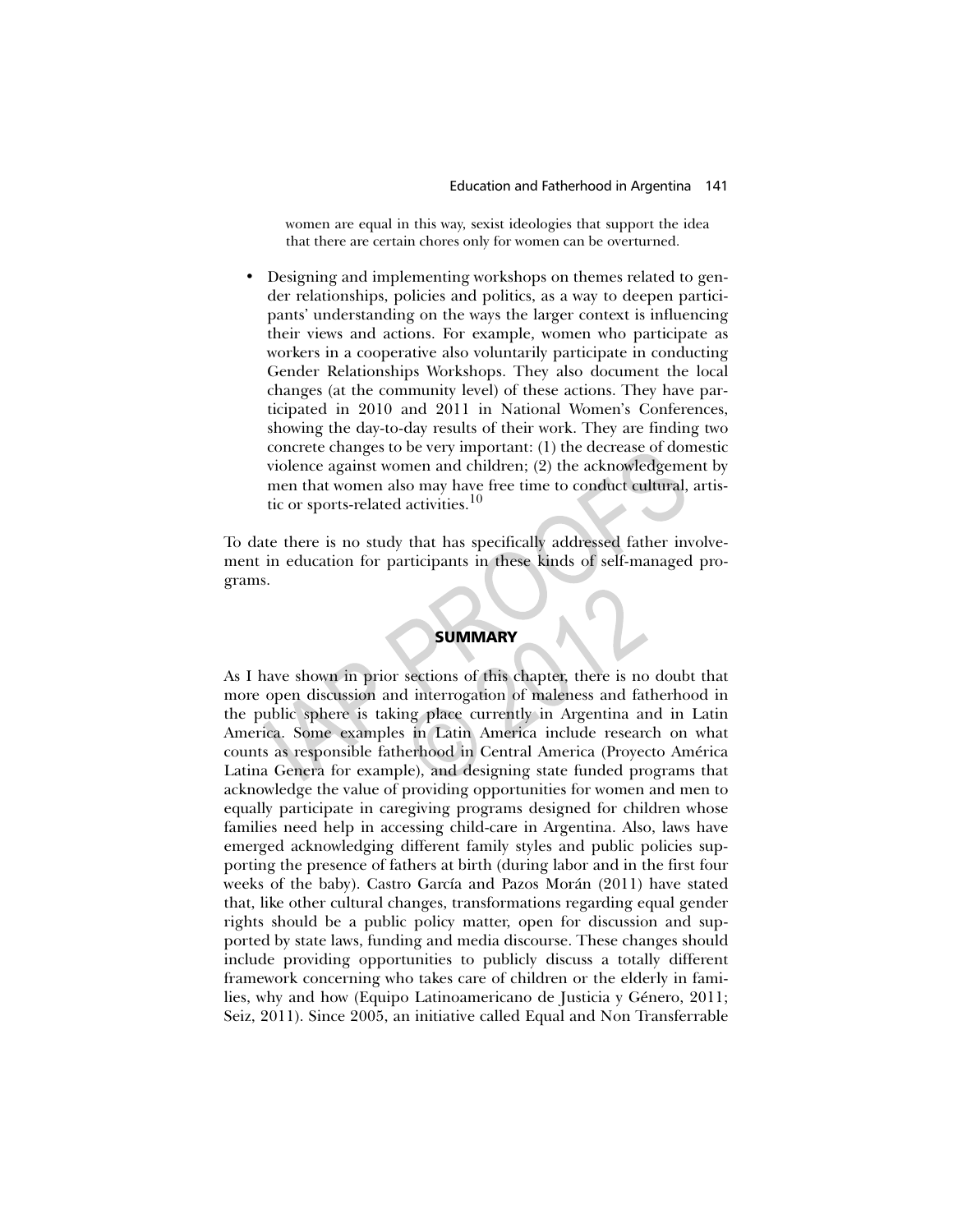Rights for Birth and Adoption Platform (PPIINA, 2011) is seeking to create a worldwide network to participate in the public sphere so that these issues become international public policy themes of different countries' agendas. Therefore, the patriarchal trend is being currently questioned; nonetheless, the tension between what was in place and what emerges is still at play at the larger society level.

Second, and from the perspective presented in this chapter (i.e., fatherhood as a socially constructed notion) I suggest that school experiences where father and mother participation is balanced constitute an emergent pattern as well (see for example the programs and experiences reviewed in the prior section). Involvement in education, at least at the level of participation in management or voluntary association structures, is becoming more of a father and mother caring practice. It would be important to pursue research to further investigate whether this participation, in day-to-day involvement and interactions, supports democratic gender-balanced sharing, or whether within these structures, any patterns of male domination are still prevalent. Closer study would be needed to determine whether father involvement in education might still reproduce patriarchal practices or offer opportunities for dynamic transformation.

Thirdly, and in terms of a research agenda, a line of inquiry focusing on emergent change also needs to explore tensions within the household in light of the results shared for the current research studies (i.e., the exploratory study on gender relations and the study on self managed groups). It seems important because, even though both partners seem to want to work toward egalitarian ways of doing things, still it is not easy to agree on how exactly to do it. Conflict surfaces about how to do things and about what counts as fatherhood in particular (e.g., feeding children with fast food is seen as not healthy, and it is challenged by mothers who want to share domestic responsibilities with their partners). Therefore, a worthwhile line of research would be to study day-to-day household interactions from an ethnographic perspective to document how this emergent pattern is being constructed by members of families who are trying to create gendered-balanced relationships. Additionally, this type of research would prove useful in identifying specific father-guided educational patterns.

I conclude by stressing that change in the roles of Argentina's fathers is dynamic and related to the interaction between two seemingly contradictory trends being a constitutive part of Argentina's history (i.e., patriarchal and egalitarian perspectives). The contested terrain seems to be located in gender inequities within the culture. In turn, and specifically related to fatherhood and education, there seems to be an ongoing debate about the responsibilities of fathers in domestic duties, the education of children and their involvement in schooling, and their participation in social change in regards to gender equity.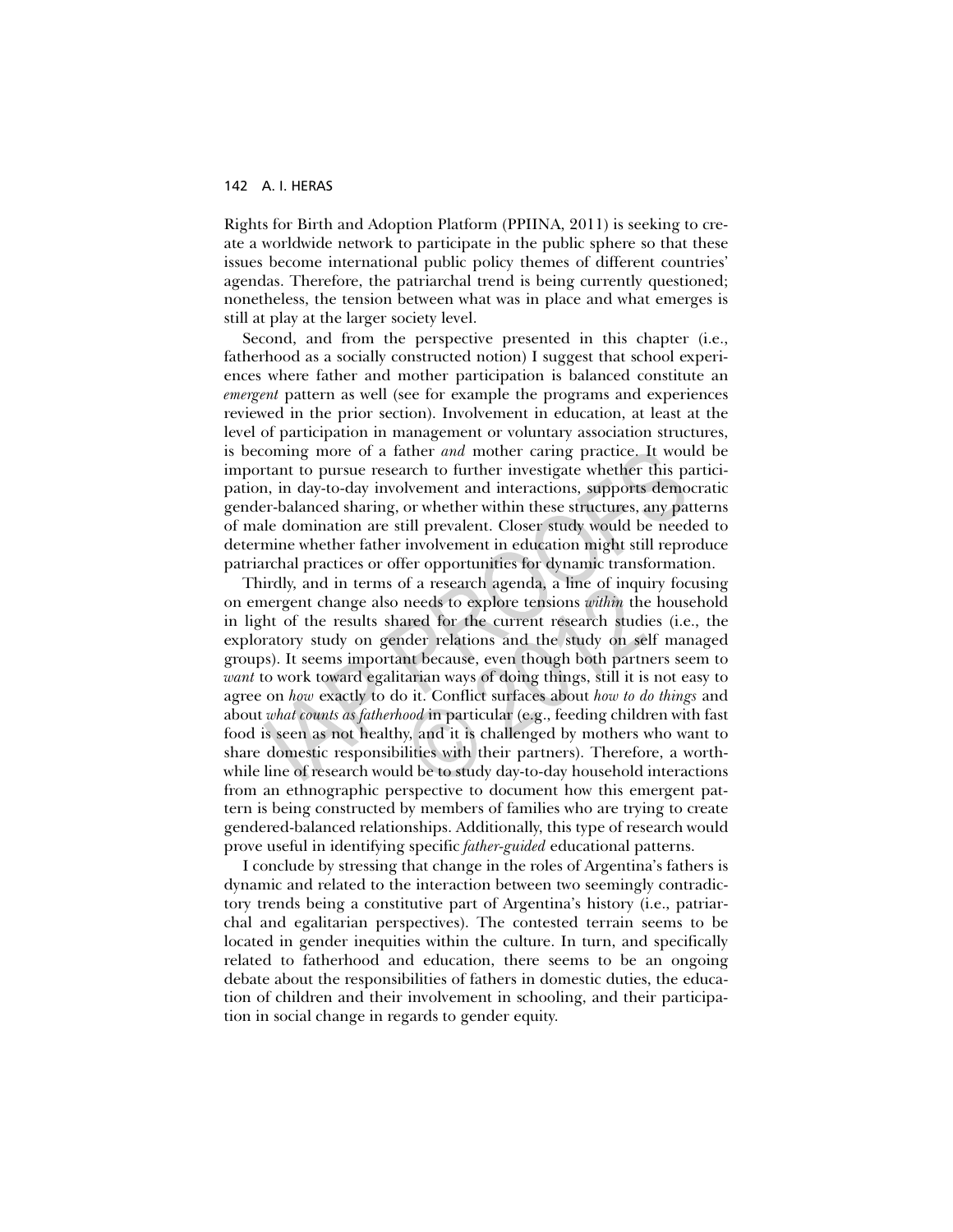#### NOTES

- 1. One of these studies (Exploratory Study on the Capacity of Women and Men of Diverse Socioeconomic Groups to Access Justice as Rightful Subjects) was conducted during 2009-2010. The study was based on interviews and focus groups, as well as on a review of literature concerning gender relationships in Argentina. Twenty-three focus groups in three different regions of Argentina (North West, Center rural area and the City of Buenos Aires) were undertaken. Fifteen in-depth interviews were conducted as well. Additionally, as the study evolved, specific-topic interviews were held with professionals who worked in key roles (e.g., Gender Relations Area in the Secretary of Rural Affairs). A complete technical report was written and presented to the Equipo Lationamericano de Justicia y Género, the nongovernmental who financed the study. The other study (Learning and Creativity in Self-Managed, Diverse Groups) focuses on the ways self-managed groups (autogestionados) learn how to do their work collectively, and on the ways in which they perceive difference among group members. Several published papers and chapters in Spanish and English have been recently published; see for example Heras Monner Sans 2012 cited in the reference list. All translations of interview excerpts provided in this chapter are mine.
- 2. Literature and film have presented several examples of how patriarchal relationships have been enacted in most Latin American countries. See for example Vargas Llosa's novel "La fiesta del Chivo" or Marcela Serrano's "Nosotras que nos queremos tanto." See also "Las mujeres verdaderas Au: Add both the tienen curvas," a film by Patricia Cardoso.

novel and movie to the refs.

- 3. These adjectives were used to characterize anarchist, libertarian, and socialist views by nationalist, traditional views.
- 4. See http://www.un.org/womenwatch/daw/cedaw/.
- 5. For example, the national law supporting responsible procreation and sexual health, passed in 2002; the national law prescribing Comprehensive sex education at all levels of mandatory schooling, passed in 2006; the national law regulating media and mass communication programs, passed in 2009.
- 6. Changes in normative aspects ruling gender relations in favor of more democratic, less patriarchal standards are very recent in Latin America. For example, Jelin (2005) shows that shared parental custody was as recent as 1985 in Argentina, shared administrative household responsibilities have been very recently acknowledged in Brazil (by 2001), and divorce was established by law in 2004 in Chile.
- 7. These educational centers are called Centros Educativos para la Producción Total in Spanish. They are rural schools and are part of a communityschool-familiy partnership initiative, which started in the 1990s with a few schools. Currently there are 34 schools (called "educational centers"). See http://www.facept.org.ar/intitucion/ListadoCEPTs.html .
- 8. For this study, all interviews were audiotaped and transcribed. Coding of data was then undertaken to surface issues regarding: democracy and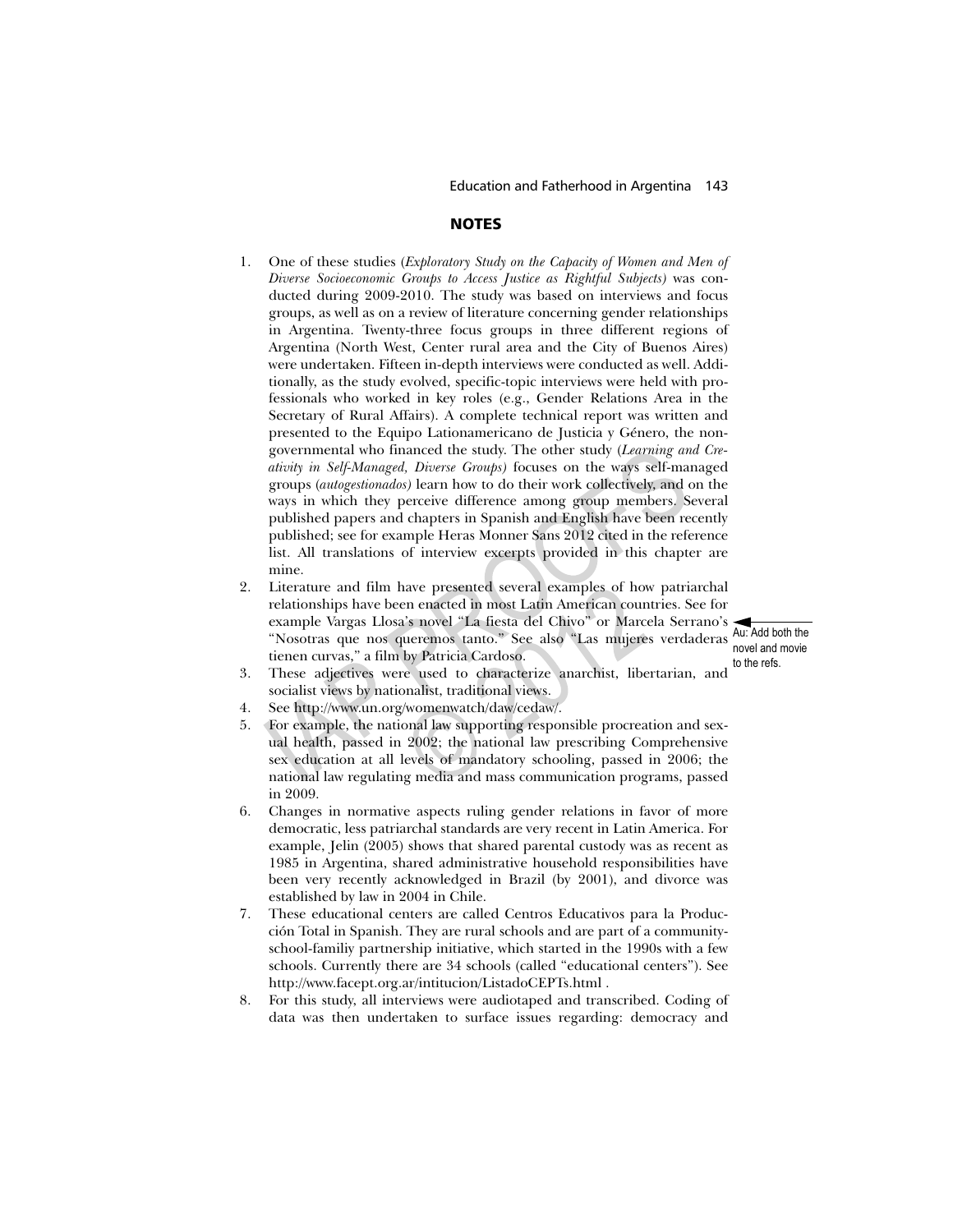women participation; access to information on health issues, specifically on sexual and reproductive health; domestic work and specifically the care of children and the elderly; social and economic women's rights and violence against women in face-to-face interactions. Participants in the 23 focus groups shared socioeconomic and cultural characteristics; we interviewed men and women from different socioeconomic and cultural groups in three different regions of Argentina. The issues discussed in these groups followed a protocol. For the rest of the interviews a similar procedure was followed. However, the topics discussed were specific according to the vantage point of the interviewees (e.g., nongovernmental organizatoins participants; public servants; professionals in key roles of the administration, etc.).

- 9. See Note 1 for information on the main theme of the study. Data reported in this section came out of a larger data set. The study on autogestionados (self-managed egalitarian groups) was designed in two phases. Phase 1 was exploratory, mostly interview based, looking at several different groups that qualified for the criteria originally set by the study and to decide about participation in the ethnographic phase (Phase 2). The criteria were that they saw themselves as self-managed, egalitarian groups; that they had been together as a group for 3 years; that their members acknowledged difference among themselves, which they saw as a challenge to work on, which led to interesting interactions among them; and that they were willing to reflect on their experiences in an action-participatory research study. Phase 2 (currently taking place) entails carrying out ethnographies in several self-managed groups with clear objectives for data sets. For example, it includes participant and nonparticipant observation, interviews, discussion groups, e-mail, and virtual forum interactions, and focus groups. Since the design is based on action-research and participatory frameworks, the research team has invited members of the self-managed groups to be a part of a larger research team in order to discuss ongoing analysis of these groups. Research methods and data collection techniques are not exactly the same for all ethnographic-based studies because each group organizes itself differently. Data transcribed for this section are part of follow-up interviews designed to explore issues on gender relationships more specifically. All translations are mine since original data are in Spanish.
- 10. Free recreational time for women has been found to be a very crucial yet problematic issue according to research on gender relations in Latin American countries, see Equipo Latinoamericano de Justicia y Género, 2009, as one example.

Au: 2009 does not match 2011 in refs.

#### ACKNOWLEDGMENTS

I would like to thank my soul sister Faviana (Dr. Hirsch Dubin) for her unconditional help. I would also like to thank all the men, women, and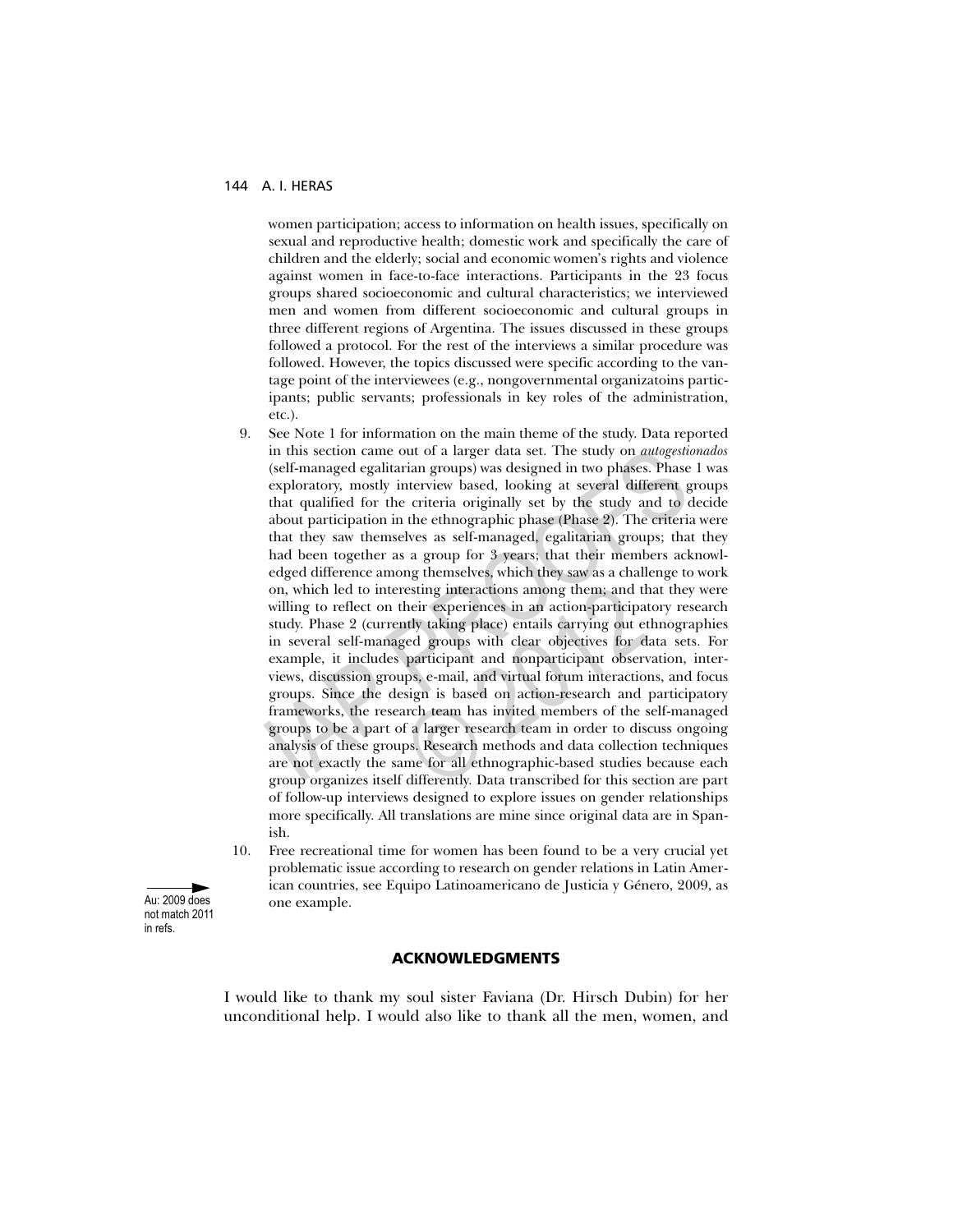children with whom I have worked in the studies cited in this chapter. They have helped me understand once again why research is important, and what can our studies modestly contribute to make meaningful change possible. Last yet not least, to David, Javier, and Matías: gracias!

#### **REFERENCES**

- Angenot, M. (1999). Interdiscursividades De hegemonías y disidencias [Interdiscourse: About hegemony and dissidence]. Córdoba, Argentina: Universidad Nacional de Córdoba.
- Arendt, H. (1997). ¿Qué es política? [What is politics?]. Barcelona, Spain: Ediciones Paidós.
- Batres, K. (2006, December). El terremoto silencioso [The silent earthquake]. Revista Violeta: Por Una Cultura de Equidad, 12(3), 6-7.
- Bogino Larrambebere, E. (2011, October). Modelos emergentes de paternidad. Análisis de las políticas públicas y nuevas paternidades [Emergent models of fatherhood: An analysis of public policies and new fatherhood models]. Paper presented at CIME (Congreso Iberoamericano de Masculinidades y Equidad. Investigación y Activismo [IberoAmerican Conference on Masculinity and Equity: Research and Activism], Barcelona, Spain. Retrieved from http://www.cime2011 .org/home/panel1.html
- Camacho, F. (2005, Junio). Ser hombre es suficiente [Being a man is enough]. Revista Violeta: Por Una Cultura de Equidad, 6(2), 8-9.
- Carli, S. (1991). Infancia y sociedad. La mediación de las asociaciones, Centros y Sociedades Populares de Educación [Childhood and society: Mediating processes undertaken by associations, centers and popular educational societies). In A. Puiggróss (Ed.), Historia de la Educación Argentina II. Sociedad civil y estado en los orígenes del sistema educativo argentino (pp. 13-46). Buenos Aires, Argentina: Galerna.
- Castro García, C., & Pazos Morán, M. (2011, October). Hombres, cuidado e igualdad de género. Fundamentos para la equiparación efectiva entre los permisos de padres y madres (Men, Caring and Gender Equity: Foundations for Effective Egalitarian Rights for Fathers and Mothers). Paper presented at Congreso Iberoamericano de Masculinidades y Equidad. Investigación y Activismo [IberoAmerican Conference on Masculinity and Equity: Research and Activism], Barcelona, Spain. Retrieved from http://www.cime2011.org/home/ panel1/cime2011\_P1\_PPiiNA.pdf
- De Luca, A. (1991). Consejos escolares de distrito: Subordinación o participación popular (District educational boards: Subordination or popular participation). In A. Puiggróss (Ed.), Historia de la educación Argentina II: Sociedad civil y estado en los orígenes del sistema educativo argentino (pp. 47-69). Buenos Aires, Argentina: Galerna.
- Equipo Latinoamericano de Justicia y Género. (2011). De eso no se habla. El cuidado en la agenda. Estudio de opinión sobre la organización del cuidado [The unspoken: Care-taking as an item on the agenda: a research study on care-taking organi-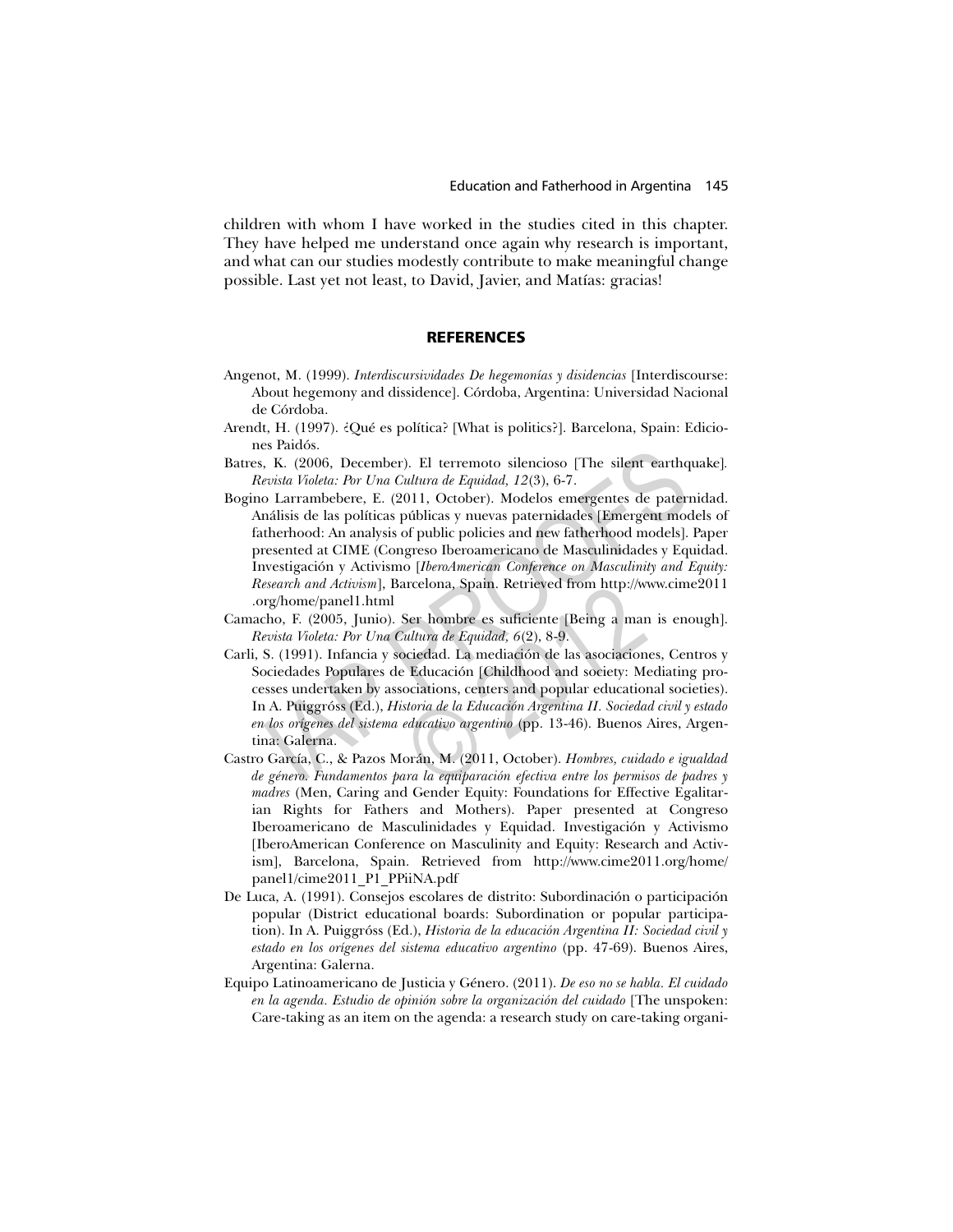zational strategies]. Buenos Aires, Argentina: Equipo Latinoamericano de Justicia y Género.

Faur, E. (2004). Masculinidad y desarrollo social. Las relaciones de género desde la perspectiva de los hombres. Masculinities and social development: Gender rela- Au: this requires tions from a masculine point of view. Bogotá, Colombia: UNICEF y Arango Editores. page numbers.

Faur, E. (2006). Género, masculinidades y políticas de conciliación familia-trabajo [Gender, masculinities and public policies on family and work]. Nómadas, 24, 130-141.

Ferraris, S., & Bacalini, G. (2001). Estrategias educativas para el desarrollo local en el medio rural [Educational strategies for local development in rural areas]. In ?. Burin & ?. Heras (Eds.), Desarrollo local, una respuesta a escala humana. Ediciones CICCUS.

- Fuller, N. (2007). Comments on the work of Wainerman and Oliveira. In M. Alicia Gutiérrez (Ed.), Gender, families and work. Ruptures and continuities, challenges on policy research. Buenos Aires, Argentina: CLACSO, Latinamerican Council in Social Sciences.
- Gargallo, F. (2004). Las ideas feministas latinoamericanas [Feminist ideas in Latin America]. Retrieved from http://www.nodo50.org/herstory/textos /Ideas%20feministas%20en%20%20latinoamerica.pdf
- Halperin Donghi, T. (1972). *Revolución* y *guerra* [Revolution and war]. Buenos Aires, Argentina: Siglo XXI.
- Halperin Donghi, T. (1980). Historia Argentina, Tomo 3 [Artentinean history, Vol. 3]. Buenos Aires, Argentina: Paidós.
- Heras, A. I., & Burin, D. (2002, October). Preparing for local development in rural contexts. An analysis of pedagogical and management tools in Rural Schools in Buenos Aires Province. Paper presented at the Education and Work Symposium, VII Conference in Humanities and the Social Sciences, National University of Jujuy, Jujuy, Province of Jujuy, Argentina.
- Heras Monner Sans, A. I. (2010). Informe Técnico: "Estudio exploratorio sobre la capacidad de varones y mujeres de grupos socioeconómicos diversos para constituirse como sujetos de derechos y acceder a la justicia" [Exploratory study on the capacity of women and men of diverse socio economic groups to access justice as rightful subject (Unpublished technical report). Equipo Latinoamericano de Justicia y Género, Buenos Aires, Argentina.
- Heras Monner Sans, A. I. (2012a). Struggle for agency in contemporary Argentinean schools. In D. R. Cole (Ed.), Surviving economic crises through education (pp. 133-148). New York, NY: Peter Lang.
- Heras Monner Sans, A. I. (2012b). (Aprendizaje y creación en proyectos de autonomía (PICT ANPCyT 0696) [Learning and creativity in self-managed groups]. Unpublished raw data.
- Jelin, E. (2005, June). Latinamerican families and global transformation. Towards a New Public Policy Agenda. Paper presented at the CEPAL (Latin American Economic Committee) expert seminar "Policies towards families: Social protection and inclusion," Santiago de Chile, Chile.
- Olavarría, J. (2003). Studies on masculinities in latin america: A point of view. Social and Political Annuary for Latin America and the Caribbean, 6, 91-98.

Au: Add first initials. Add city, and country

Au: add page numbers